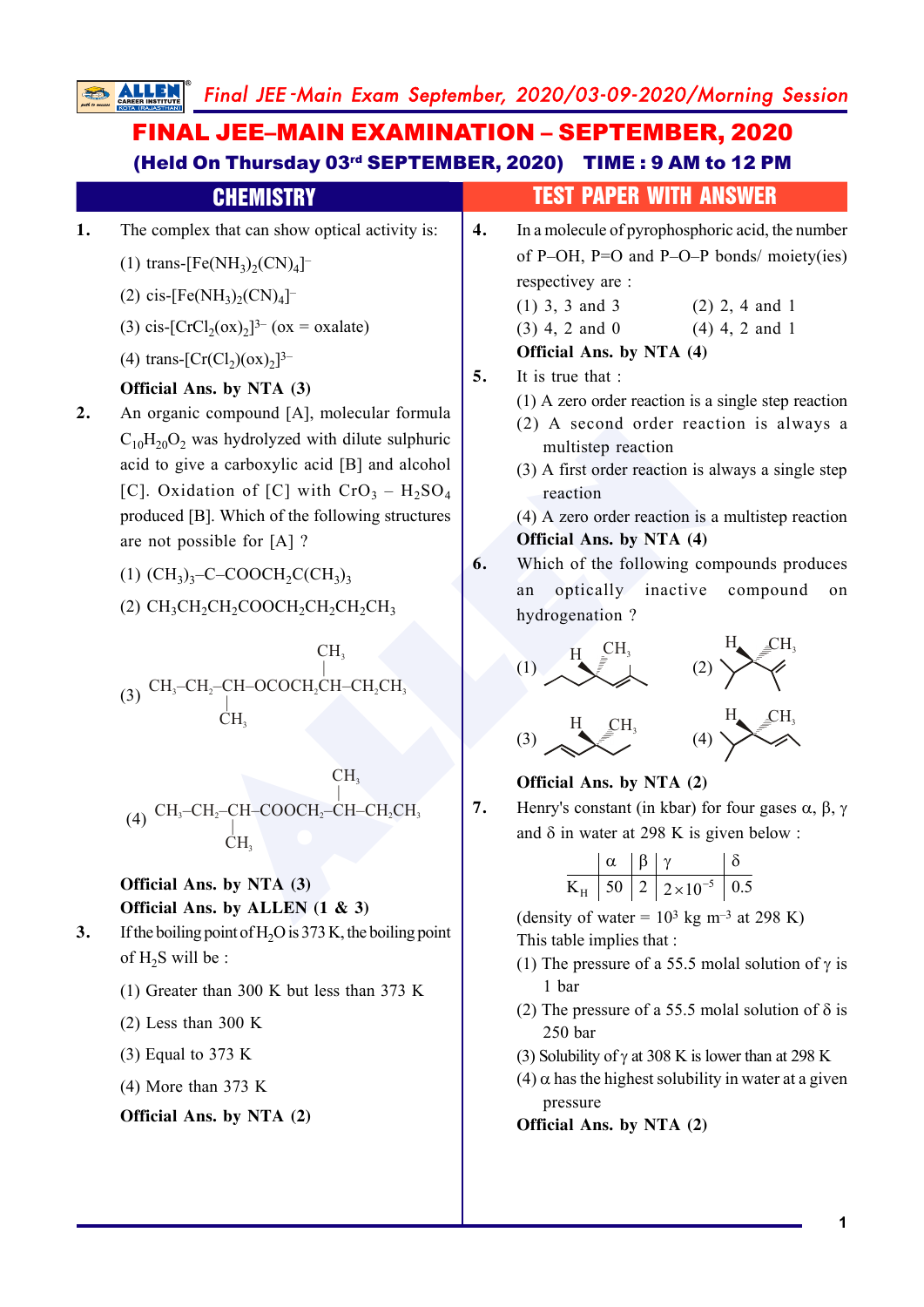# Final JEE -Main Exam September, 2020/03-09-2020/Morning Session

- **8.** Tyndall effect of observed when :
	- (1) The diameter of dispersed particles is much smaller than the wavelength of light used
	- (2) The diameter of dispersed particles is much larger than the wavelength of light used
	- (3) The diameter of dispersed particles is similar to the wavelength of light used
	- (4) The refractive index of dispersed phase is greater than that of the dispersion medium

### **Official Ans. by NTA (3)**

- **9.** Thermal power plants can lead to :
	- (1) Ozone layer depletion
	- (2) Eutrophication
	- (3) Acid rain
	- (4) Blue baby syndrome

#### **Official Ans. by NTA (3)**

**10.** The electronic spectrum of  $[Ti(H_2O)_6]^{3+}$  shows a single broad peak with a maximum at  $20,300$  cm<sup>-1</sup>. The crystal field stabilization energy (CFSE) of the complex ion, in  $kJ$  mol<sup>-1</sup>, is :

| $(2)$ 83.7<br>$(1)$ 242.5 |
|---------------------------|
|---------------------------|

(3) 145.5 (4) 97

### **Official Ans. by NTA (4)**

- **11.** Aqua regia is used for dissolving noble metals (Au, Pt, etc). The gas evolved in this process is :
	- $(1) N_2$  $(2)$  N<sub>2</sub>O<sub>3</sub>

 $(3)$  NO  $2^{\text{O}_5}$ 

# **Official Ans. by NTA (3)**

**12.** The Kjeldahl method of Nitrogen estimation fails for which of the following reaction products ?





# **13.** The mechanism of  $S_N^1$  reaction is given as :

**Official Ans. by NTA (2)**

$$
R - X \to R^{\circ} X^{\circ} \to R^{\circ} || X^{\circ} \overset{Y^{\circ}}{\to} R - Y + X^{\circ}
$$
  
Ion  
pair separated ion  
pair

A student writes general characteristics based on the given mechanism as :

- (a) The reaction is favoured by weak nucleophiles
- (b)  $\mathbb{R}^{\oplus}$  would be easily formed if the substituents are bulky
- (c) The reaction is accompained by recemization
- (d) The reaction is favoured by non-polar solvents.

Which observations are correct ?

- (1) b and d  $(2)$  a and c
- $(3)$  a, b and c  $(4)$  a and b

**Official Ans. by NTA (2)**